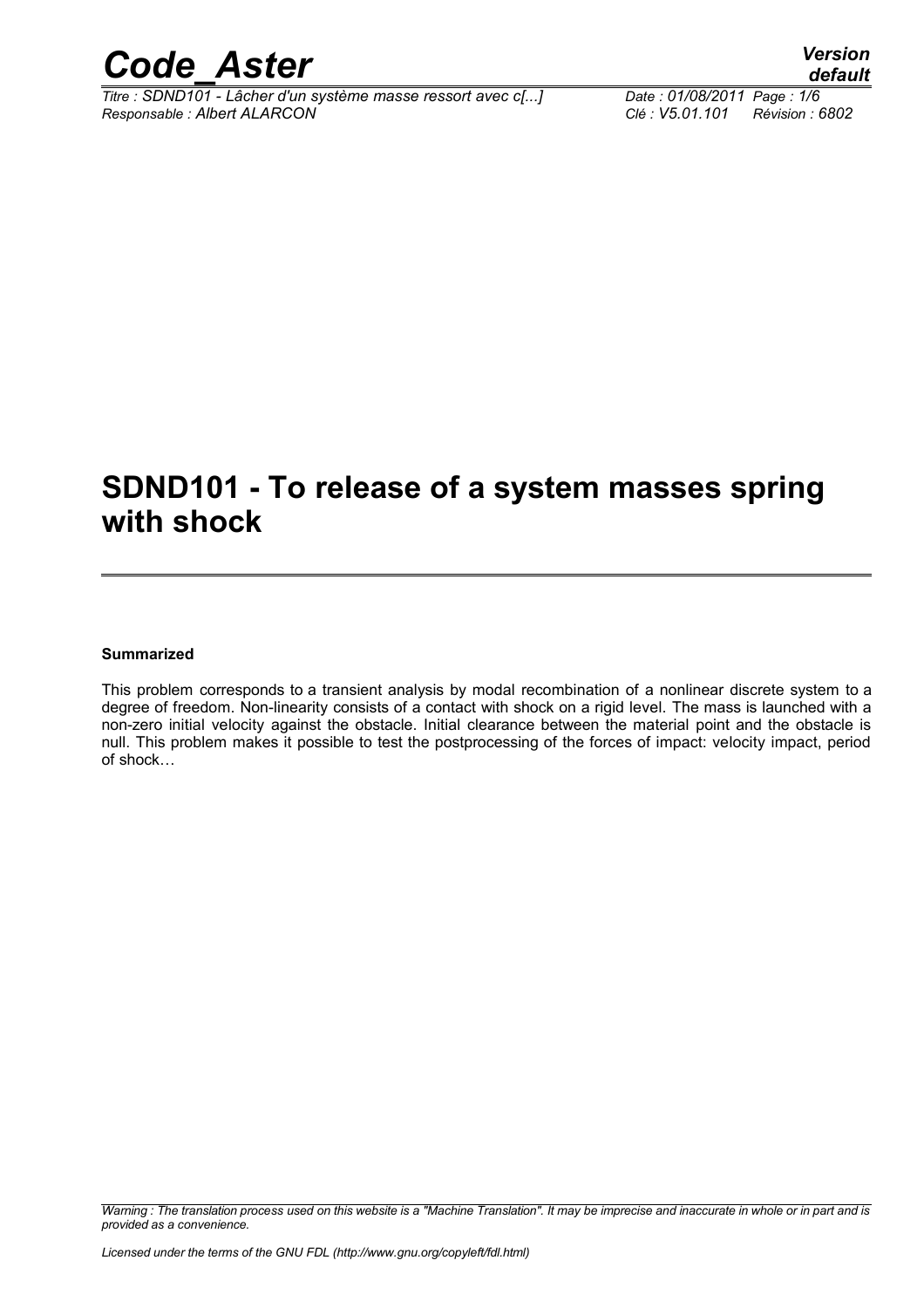*Titre : SDND101 - Lâcher d'un système masse ressort avec c[...] Date : 01/08/2011 Page : 2/6 Responsable : Albert ALARCON Clé : V5.01.101 Révision : 6802*

### **1 Problem of reference**

### **1.1 Geometry**



#### **1.2 Properties of the materials**

the system makes up of a mass m and a spring of stiffness *k* . The thrust of shock has a stiffness equalizes with  $K_{choc}$ .

| Mass                      | $m = 100 \text{ kg}$  |
|---------------------------|-----------------------|
| <b>Stiffness</b>          | $k = 10^4 N/m$        |
| normal Stiffness of shock | $K_{choc} = 10^6 N/m$ |

#### **1.3 Initial conditions**

the system is initially in position at rest (  ${U}_0{\rm{ = }}0$  ) and has an initial velocity  $\,{\dot {U}}_0{\rm{ > }}0$  . One will choose for the application an initial velocity  $\left| \dot{U}_{0} \text{=}1\,m\right/s$  .

*Warning : The translation process used on this website is a "Machine Translation". It may be imprecise and inaccurate in whole or in part and is provided as a convenience.*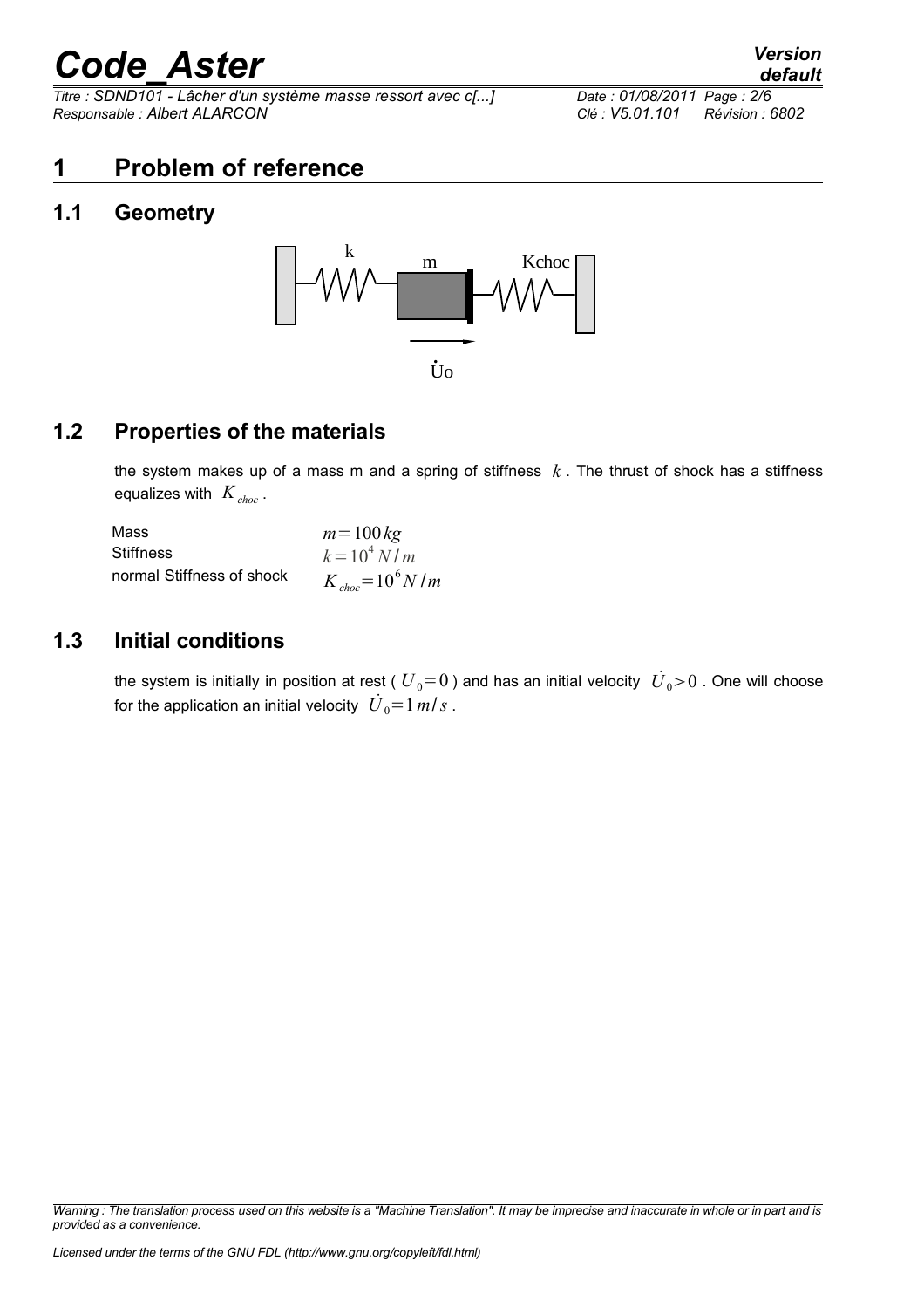*Titre : SDND101 - Lâcher d'un système masse ressort avec c[...] Date : 01/08/2011 Page : 3/6 Responsable : Albert ALARCON Clé : V5.01.101 Révision : 6802*

### **2 Reference solution**

#### **2.1 Method of calculating used for the reference solution**

During the phase of impact, the system is solution of the differential equation:

$$
m \cdot \ddot{u} + k \cdot u + K_c < u >^+ = 0
$$
 with  $u_0 = 0$  and  $\dot{u_0} = \dot{U}_0$ .

 $\langle x \rangle^+$  indicate the positive value of *x*.

The analytical solution of this problem is:

$$
u = \frac{\dot{U}_0}{\omega_c} \sin(\omega_c t) \text{ where } \omega_c = \sqrt{\frac{k + K_c}{m}}.
$$

The velocity is cancelled for  $t_{u=0} = \frac{\pi}{2}$  $\frac{1}{2\omega_c}$ .

The shock force is then maximum and is worth  $\left. F_{\text{ max}}\right. \!=\! K_{c}^{}\,u(t_{\textit{ u}=0})\!=\!K_{c}^{}$  $\dot{\overline{U}}_0$  $\frac{\omega}{\omega_c}$  . By construction, the period of the shock is worth  $\left|T_{\text{choc}}\!=\!2t_{\text{i\!i=0}$  .

The system returns to the position  $\;u\!=\!0\;$  with the velocity  $\;{-\dot{U}}_0$  .

In the field  $u$  <0 the system has as an equation  $m.\, \ddot{u} + k.u = 0 \,$  with for initial conditions  $u_{1}=0 \,$  and  $\dot{u_1} = - \dot{U}_0$ .

Its solution is *u*=−  $\dot{{U}}_0$  $\omega_{0}$  $\sin(\omega_0 t')$  where  $\omega_0 = \sqrt{\frac{k}{m}}$  $\frac{n}{m}$ .

The velocity is cancelled for:  $t'_{u=0} = \frac{\pi}{2\pi}$  $\frac{1}{2\omega_0}$ .

By construction, the time of coasting flight is worth:  $\left|T_{\textit{vol}}\right|=2\,t\,\prime_{\textit{u}=0}^{\prime}$  .

The system is thus periodic with alternatively a phase of time of shock of period *Tchoc* when the system describes an arch of sine in the field of  $u>0$  and a phase of coasting flight of period  $T_{vol}$ when the system describes an arch of sine in the field Des.  $u < 0$ 

the impulse with each impact is worth: 
$$
I = \int_{0}^{T_{choc}} K_c u(t) dt = 2 K_c \frac{\dot{U}_0}{\omega_c^2} = \frac{2 m \dot{U}_0}{1 + \frac{k}{K_c}}.
$$

#### **2.2 Results of reference**

the results taken for reference are the values of times of maximum force, the value of maximum force, the period of the time of shock, the value of the impulse and impact speed as well as the elementary number of impact for the first two oscillations of the system.

#### **2.3 Uncertainty on the analytical**

solution Solution.

#### **2.4 Bibliographical references**

•G.JACQUART: Postprocessing of computations of heart and interns REFERENCE MARK under seismic request - HP-61/95/074/A.

*Warning : The translation process used on this website is a "Machine Translation". It may be imprecise and inaccurate in whole or in part and is provided as a convenience.*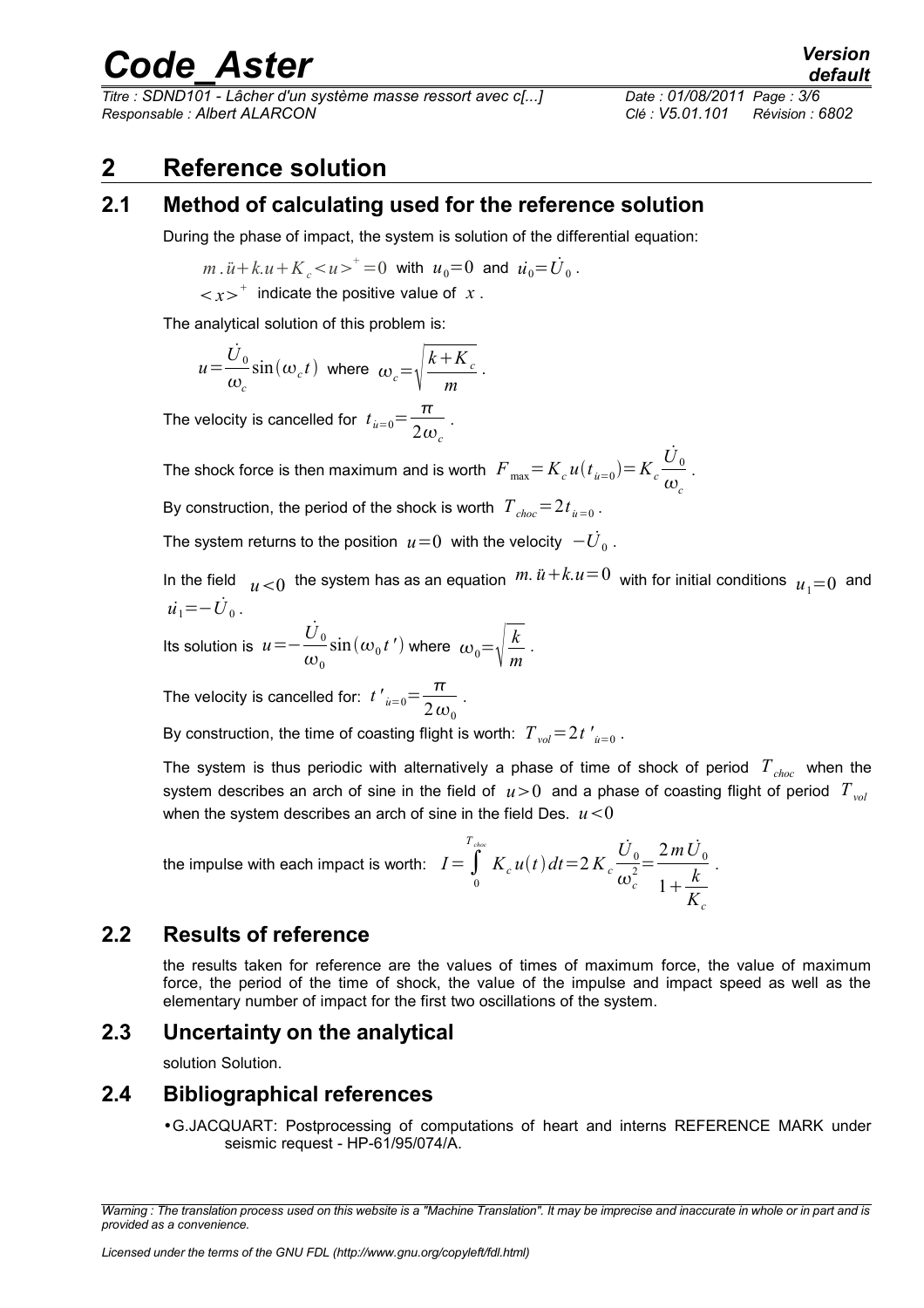*Titre : SDND101 - Lâcher d'un système masse ressort avec c[...] Date : 01/08/2011 Page : 4/6 Responsable : Albert ALARCON Clé : V5.01.101 Révision : 6802*

*default*

### **3 Modelization A**

#### **3.1 Characteristic of the modelization**

the spring-mass system are modelled by element of type a POI1 with the node *NO1* . It is fixed to move according to the axis  $x$ . The node  $NOI$  is positioned in  $O=(0,0,0,1)$ .

An obstacle of the type  $PLAN_Z$  (two parallel planes separated by a clearance) is used to simulate the possible shocks of the spring-mass system against a rigid plane. One chooses to take the axis *Oy* for norm with the plane of shock, that is to say NORM OBST:  $(0. , 1. , 0.)$ . Not to be constrained by the rebound of the oscillator on the symmetric level, one very pushes back this one far (cf [Figure. 3.1-a]). One thus chooses to locate the origin of the obstacle in  $ORIGOBS: (-1, 0, 0.)$ .





It stays to define the parameter *JEU* which gives the half-spacing between the planes in touch. One wishes a real clearance here no one, from where *JEU* :1 . If one wishes a real clearance of *j* , it is necessary, in the case of figure presented, to impose  $JEU: 1 + i$ .

Temporal integration is carried out with the algorithm of Eulerian and time step of 5.10<sup>−</sup><sup>4</sup> *s* . All the computation steps are filed. It is considered that reduced damping  $\|\xi_i\|$  for all the calculated modes is null.

#### **3.2 Characteristics of the mesh**

The mesh consists of a node and a mesh of the type POI1.

*Warning : The translation process used on this website is a "Machine Translation". It may be imprecise and inaccurate in whole or in part and is provided as a convenience.*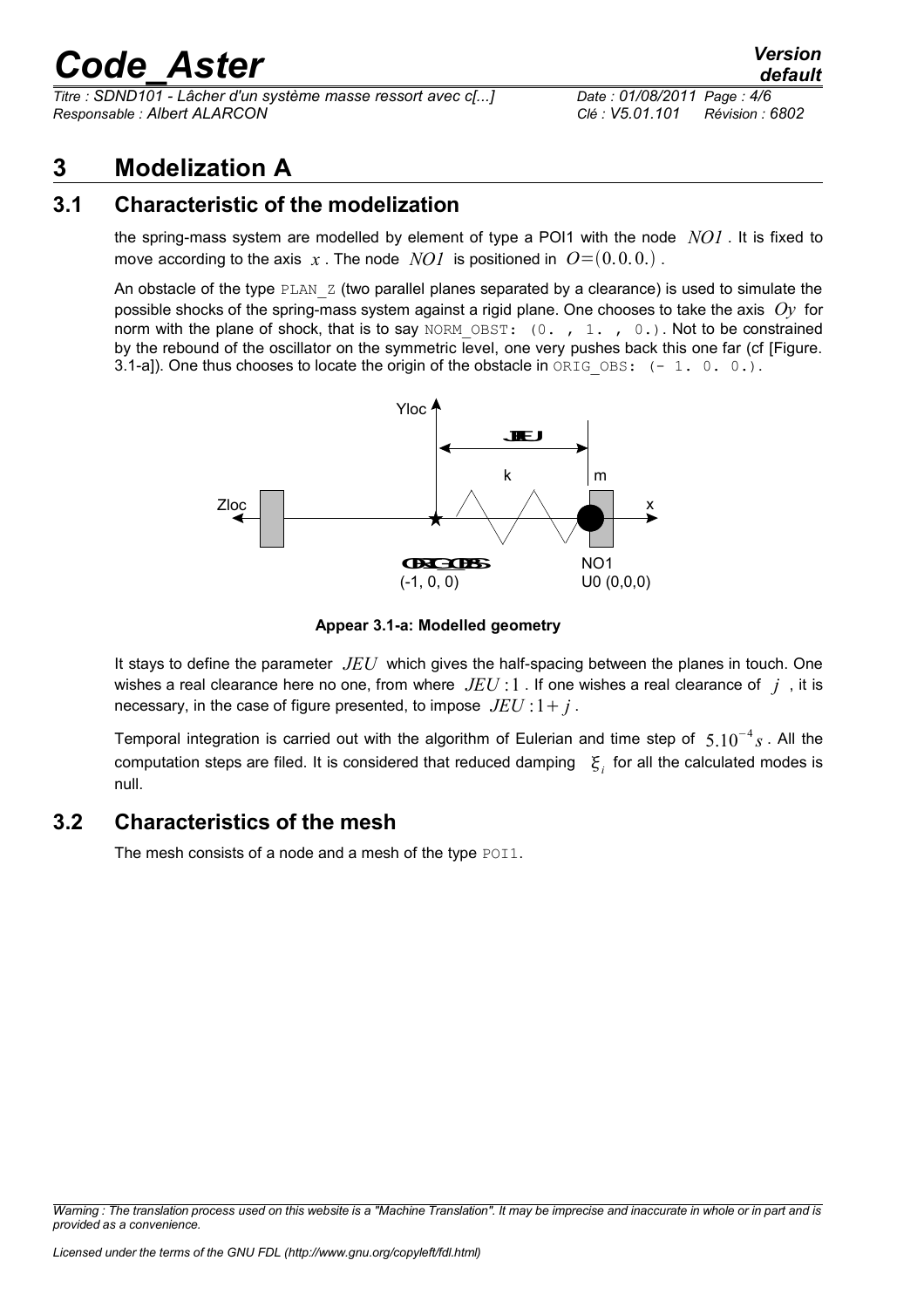*Titre : SDND101 - Lâcher d'un système masse ressort avec c[...] Date : 01/08/2011 Page : 5/6 Responsable : Albert ALARCON Clé : V5.01.101 Révision : 6802*

#### **3.3 Quantities tested and results**

For the first two shocks, one compared to analytical values computed values of the time when the impact occurs, of the maximum force of shock, the time of shock, the impulse and the impact speed. One also tests the value of the absolute extremum of the force of impact.

First shock:

| Time $(s)$ | <b>Reference</b> |
|------------|------------------|
| INST       | 1.5630E-02       |
| F MAX      | 9,9500E+03       |
| T CHOC     | 3,1260E-02       |
| IMPULSE    | 1,9805E+02       |
| V IMPACT   | - 1              |

Second shock:

| Time $(s)$ | <b>Reference</b> |
|------------|------------------|
| INST       | 3,6100E-01       |
| F MAX      | 9,9500E+03       |
| T CHOC     | 3,1260E-02       |
| IMPULSE    | 1,9805E+02       |
| V IMPACT   | $-1,0000E+00$    |

| Time $(s)$ | Reference  |
|------------|------------|
| F MAX ABS  | $9,95E+03$ |

*Warning : The translation process used on this website is a "Machine Translation". It may be imprecise and inaccurate in whole or in part and is provided as a convenience.*